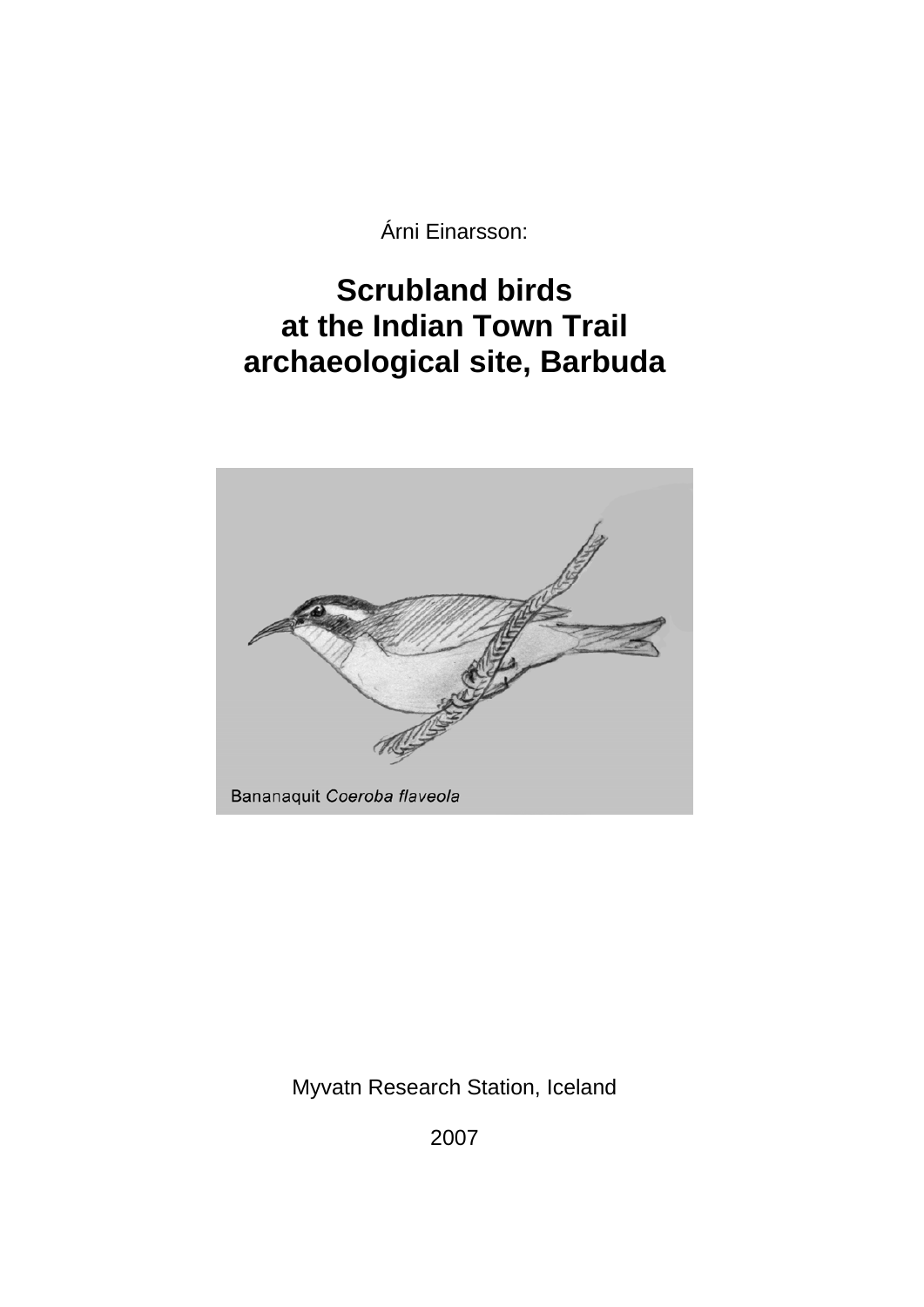## *ABSTRACT*

The scrubland bird fauna was studied at 18 sites within a 0.5  $km^2$  area in northern Barbuda in January 2007, using fixed radius point counts with bird sound playbacks. Fourteen species were recorded, all permanent residents, including the endemic Barbuda Warbler *Dendroica subita*. The most common species were the Caribbean Elaenia *Elaenia martinica*, Bananaquit *Coeroba flaveola*, Lesser Antillean Bullfinch *Loxigilla noctis* and Antillean Crested Hummingbird *Orthorhynchus cristatus*. Other common birds included the Barbuda Warbler, Common Ground Dove *Columbina passerina*, Yellow Warbler *Dendroica petechia*, Black-faced Grassquit *Tiaris bicolor*, Green-throated Carib *Eulampis holosericeus* and Mangrove Cuckoo *Coccyzus minor*. The number of species and records (individuals) per site are similar to those recorded on Eleuthera (The Bahamas) but the total number of species is much lower on Barbuda.

## INTRODUCTON

Barbuda is one of the Leeward islands of the Lesser Antilles on the eastern border of the Caribbean Sea. The island is a small (15 x 8 km) uplifted coral reef and the landscape is flat. Most of Barbuda is covered with xeric scrubland but mangroves fringe coastal and inland wetlands. The avifauna of Barbuda has not been described in any detail, and apparently no estimates of the species composition or density of land birds have been published. The CUNY archaeological expedition to Barbuda in January 2007 created an opportunity to study the birds of the scrubland habitat because one of the excavation sites (The Indian Town Trail site) was situated there. The present study is an attempt to describe the bird community of the scrublands of the northern part of Barbuda.

#### **METHODS**

The study area was at the Indian Town Trail archaeological site. The study plots were distributed within an approximate area of 0.5  $km^2$  (Figs. 1-2). The scrub was 1-4 m high and the visibility was mostly in the range of 2-20 m.

 The methods were based on those recommended by Joseph Wunderle (1994) for Caribbean land birds and was originaly presented as the fixed radius point count method by Hutto et al. (1986). This method gives an index of abundance that is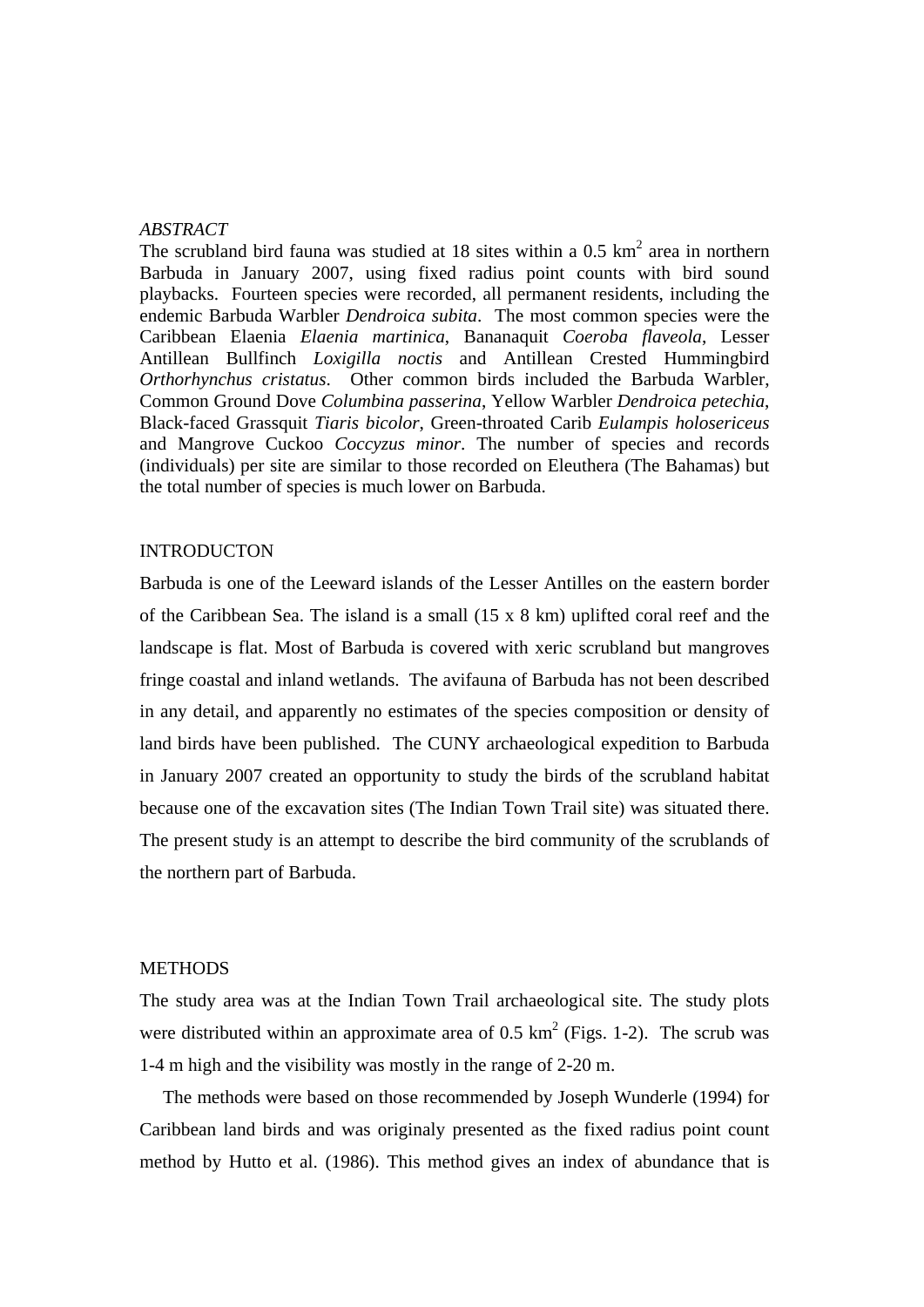comparable between islands or habitats but does not translate directly into bird density. The observer chose a spot in the scrub and stayed there for 15 minutes. During the first 7 minutes a pre-recorded collection of bird calls and songs was played through loudspeakers. This attracted some birds that would not be seen otherwise. The bird sounds that were played included the following species:

> *Coccyzus americanus* Yellow-billed Cuckoo *Coccyzus minor* Mangrove Cuckoo *Vireo olivaceus* Red-eyed vireo *Vireo altiloquus* Black-whiskered Vireo *Vireo griseus* White-eyed vireo *Dendroica caerulescens* Black-throated Blue Warbler *Dendroica magnolia* Magnolia Warbler *Dendroica petechia* Yellow Warbler *Wilsonia citrina* Hooded Warbler *Mniotilta varia* Black-and-white Warbler *Parula americana* Northern Parula *Seiurus aurocapilla* Ovenbird *Seiurus noveboracensis* Northern Waterthrush *Setophaga ruticilla* American Redstart

Although the sounds did neither include Bullfinch nor Barbuda Warbler both species were clearly attracted to the songs played. The same did not apply to hummingbirds or the *Elaenia* which were also missing from the soundtracks. *Bananaquit* sounds were also missing and it was not clear if they responded or not to other species' sounds. Both the *Mangrove Cuckoo* and the *Yellow Warbler* responded readily to the sounds of their own species. The observer recorded all birds seen or heard within a 25 m radius and then moved to a new spot about 100 m away. Altogether 18 spot counts were made (see Table 1 for exact location). With two (mutual) exceptions each point was at least 100 m from all others and not closer than 25 m from a habitat edge. The counts were made between 0700 (sunrise) and 1015 in the period 11-15 January 2007. The density of scrub was recorded as *visibility*: the mean distance of un- or little obstructed vision estimated in 8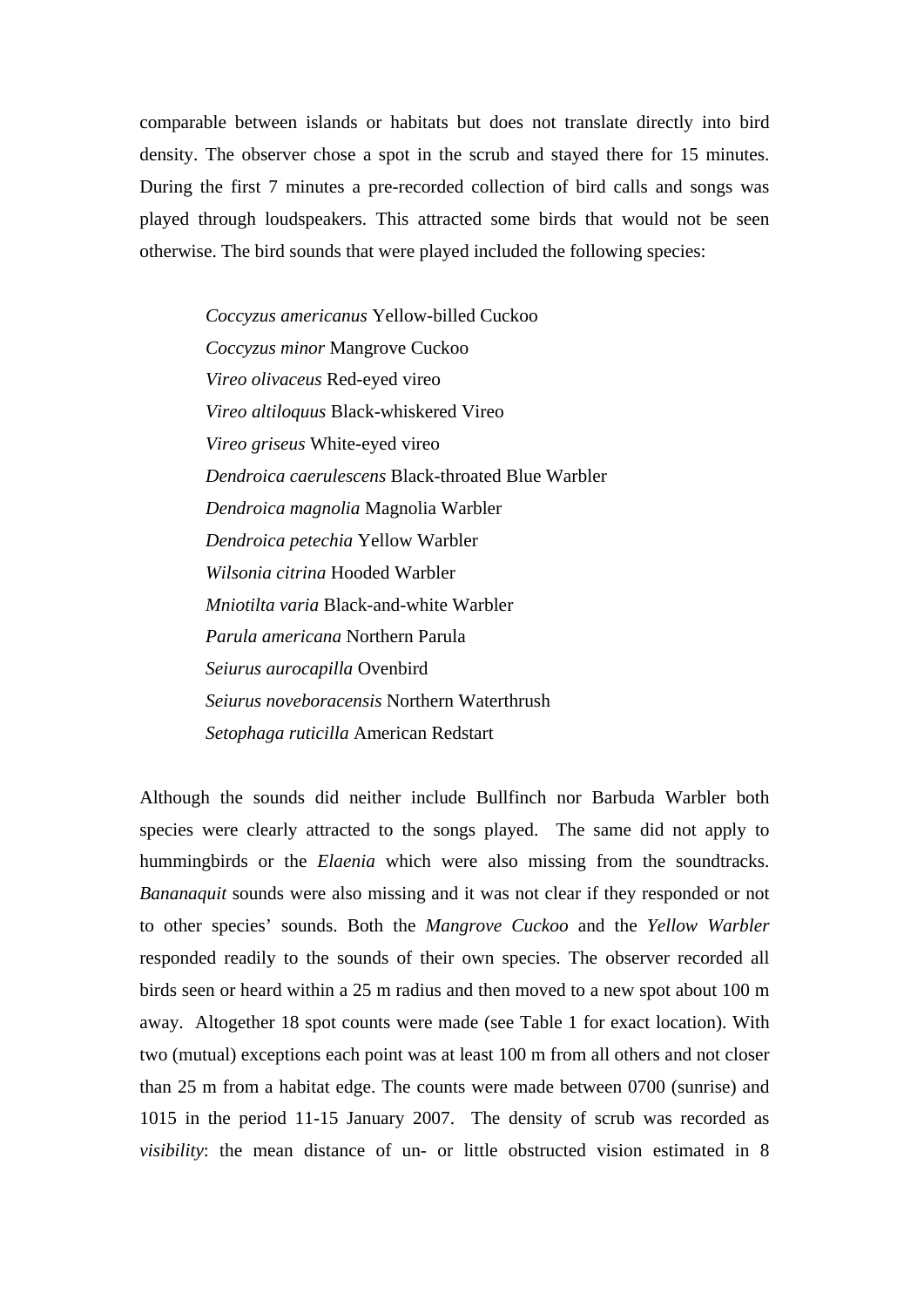directions around the observer. Visibility over 25 m in any one direction was recorded as 25, as this was the maximum radius of bird observation at each location.

 As the scrubland is mostly very dense most observation sites were along trails or tracks, hence not randomly distributed. I calculated the mean number of detections (seen and heard) per 25m-radius point count for each species, and the frequency of a species was calculated as the proportion of sample sites that contained the species.

 A note on taxonomy: The Barbuda Warbler *Dendroica subita* is a recent split from Adelaide's Warbler *Dendroica adelaidae*, based on genetic (mtDNA) evidence presented by Lovette et al. (1998). The new taxonomic position of this species was acknowledged by the American Ornithologists' Union in the year 2000. The *Barbuda Warbler* is virtually indistinguishable from *D. adelaidae* in the field. In the present report all birds with the field characteristics of the *Adelaide's Warbler* are recorded as Barbuda Warbler, *D. subita*. The Barbuda Warbler *D. subita* is endemic to Barbuda and is listed as threatened by IUCN by virtue of its limited range and lack of information.

#### RESULTS

Fourteen bird species in total were recorded in the scrub habitat at Indian Town Trail (Tables 2-3, Figure 3). Three of them were only seen outside the sampling sites (*Peregrine Falcon*, *American Kestrel* and *Zenaida Dove*). The mean number of species per sampling site was 5.61 (mode=7; range 3-9). The mean number of individuals recorded per site was 9.9 (range: 1-17). The most abundant and frequent were *the Caribbean Elaenia* and *Bananaquit*, seen in 78% of the sample sites and a mean of 1.5 records per site. The *Lesser Antillean Bullfinch* had similar abundance (78% and 1.2 records per site). The *Antillean Crested Hummingbird* was also very common with 72% frequency and 1.2 records per site. This figure is an underestimte as three more sites had unidentified hummingbirds that most likely belonged to this species. Four other fairly common species were the *Barbuda Warbler* (44% frequency and 1.2 records per site), *Common Ground Dove* (33% of sites and 0.9 records per site), the *Black-faced Grassquit* (28% of sites and 0.6 records per site) and the *Yellow Warbler* (28% of sites and 0.3 records per site). More scattered birds included the *Green-throated Carib*, a hummingbird species (17% of sites and 0.3 records per site) and the *Mangrove Cuckoo* (17% of sites and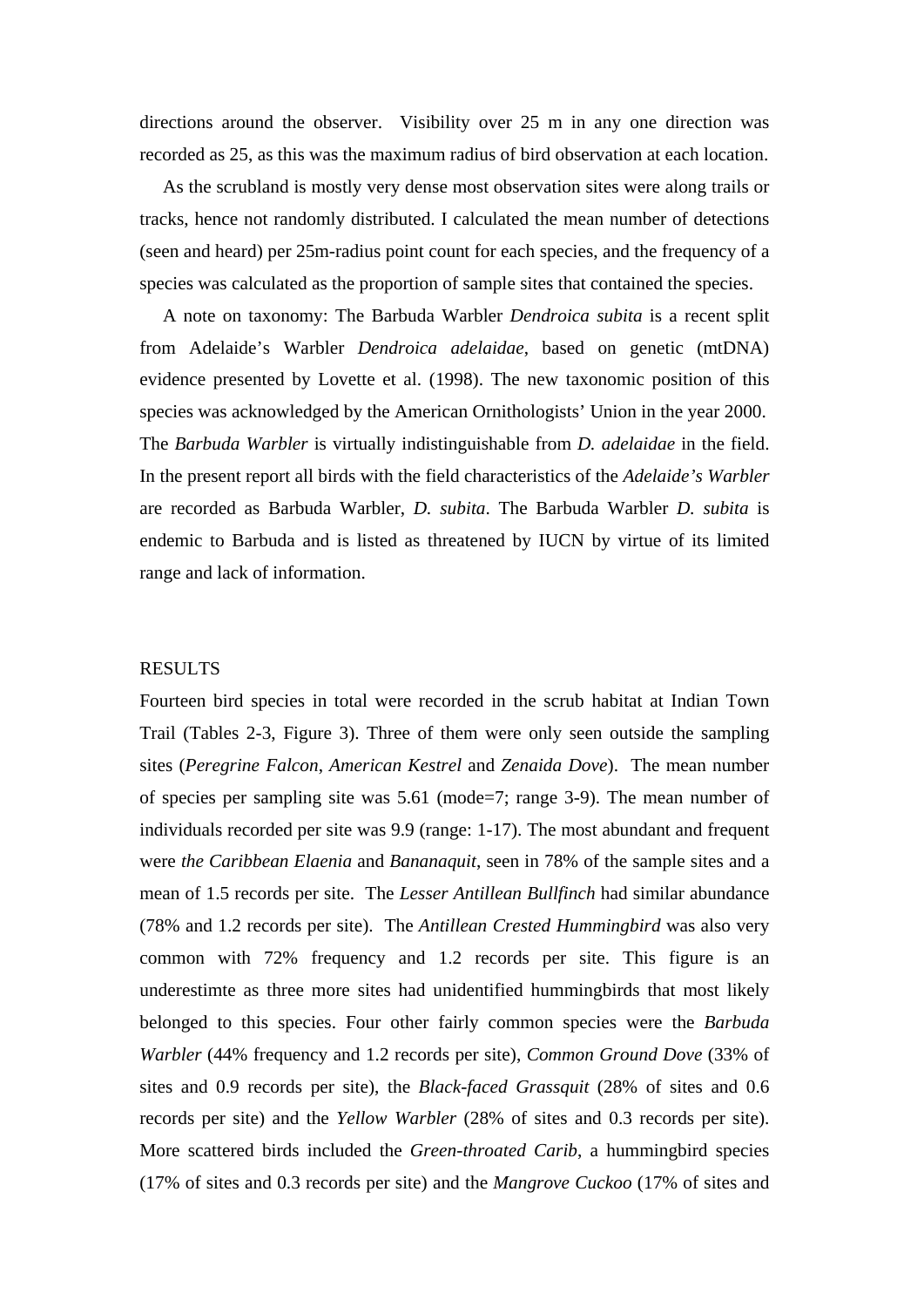0.2 records per site). Only one site had *Lesser Antillean Flycatcher*, but this site was not far from the edge of the scrubland.

 There was indication of some variation in species composition within the study area. The northern part (north of the road, Fig. 2) had more *Common Ground Doves*, as there tended to be more open spaces in the scrub there. Also, *Yellow Warbler* and *Green-throated Carib* showed some evidence of patchiness. (Table 2) but the data is not conclusive.

### DISCUSSION

This study should be seen as preliminary. It describes the bird community in a small part of the xeric scrubland of the northern part of Barbuda at one time of the year. Unsystematic observations in the southern part of Barbuda indicate some difference in bird density between the two ends of the island and this needs to be studied further. Also, as no other habitats were studied, nothing can be said about the habitat preferences of the species recorded in the scrub habitat. With the exception of the flycatcher (seen on one occasion only) all the species seemed at home in the scrub habitat. Some of the species were freqently observed outside the scrub (*Common Ground Dove*, *Black-faced Grassquit*, *Lesser Antillean Bullfinch*, the two hummingbird species) and some common Barbudan birds were *not* seen in the scrubland (*Grey Kingbird*, *Barn Swallow*, *Caribbean Grackle*).

 The absence of wintering passerines from North America was somewhat unexpected, but none were found (although, possibly some of the Yellow Warblers may have been wintering birds).

 Both the mean number of species and mean number of records per site, 5.61 and 9.9 respectively, can be compared with those reported from the scrublands ("short coppice") of the Bahamian islands of Andros and Eleuthera (Currie 2005 a,b). Andros and Eleuthera had 1.77 and 6.0 species per site, respectively and the mean numbers of records per site were 1.93 and 8.6. Species abundance per site and density in the Barbuda scrubland therefore seems similar to that of Eleuthera. Eleuthera, however, has a lot more species (25 as opposed to 14 on Barbuda). Andros had 26 species in the scrubland. This high number of species is probably a result of the larger size of these islands and the fact that they are closer to the mainland of America.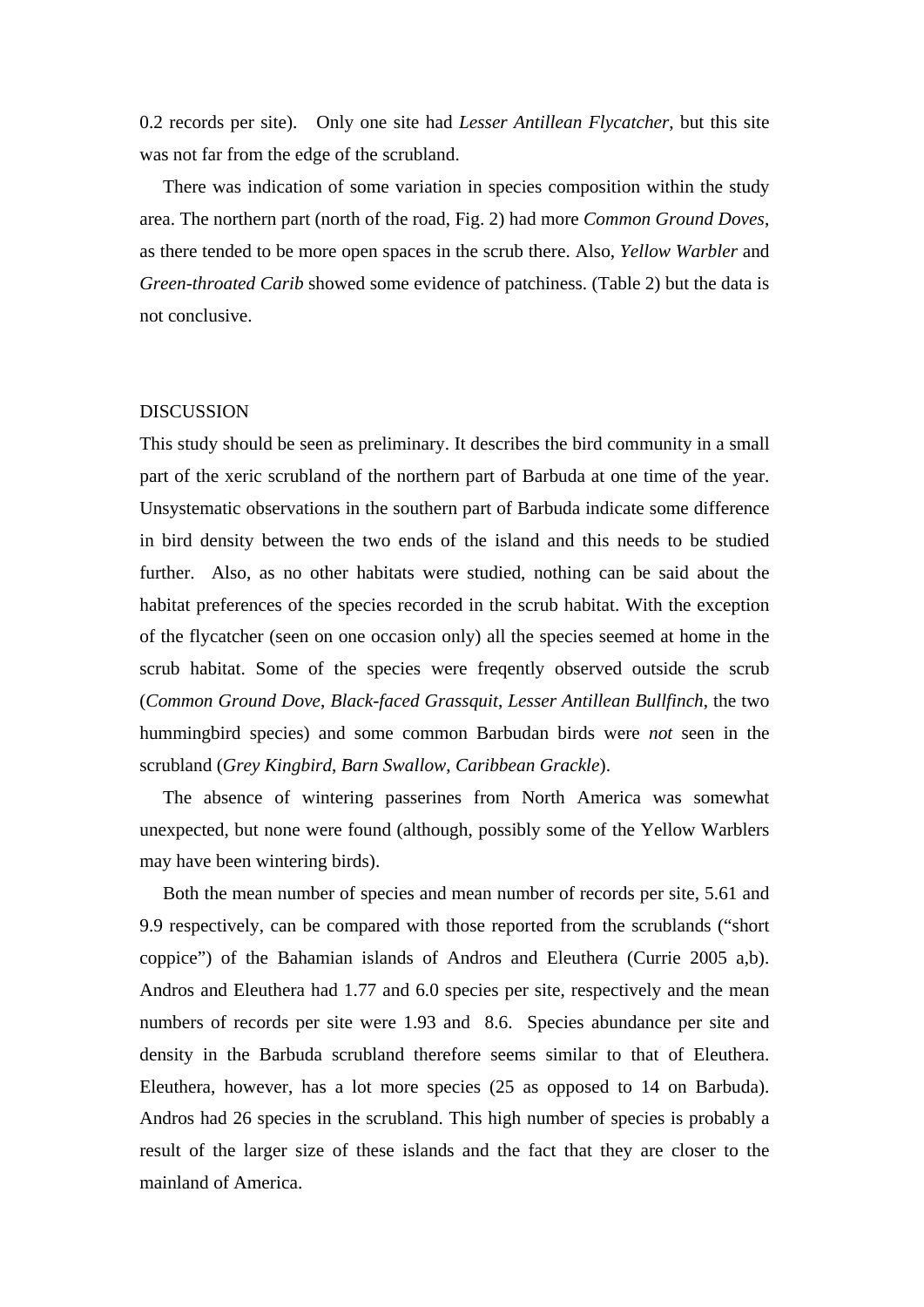The ten common species of the Barbudan scrubland can be grouped according to size and feeding habits (Fig. 4). The granivorous (seed-eating) birds were the *Blackfaced Grassquit* (small), the *Lesser Antillean Bullfinch* (medium) and *Common Ground Dove* (large). The nectarivorous birds were the *Antillean Crested Hummingbird* (small), *Green-throated Carib* (medium) and *Bananaquit* (large) and the insectivores were the *Yellow* and *Barbuda Warblers* (small), *Caribbean Elaenia* (medium) and *Mangrove Cuckoo* (large). The only anomaly in this scheme is that the two warbler species seem to be sharing a niche. All study plots with *Yellow Warblers* also had *Barbuda Warblers*, so there does not seem to be spatial segregation of the two species. Maybe there is a segregation, but only detectable on either a larger geographic scale or a finer scale within the scrubland. This coexistence of two warblers, one of them endangered, might be worth further study in order to throw light on their competitive relationship and niche partitioning.

## ACKNOWLEDGEMENTS

This study would not have been done were it not for the presence and encouragement of Sophia Perdicaris. The help of Unnur Jökulsdóttir, Matthew Brown, Corey Look and Calvin Gore is greatly appreciated.

## **REFERENCES**

Currie, D., J.M. Wunderle Jr., D.N. Ewert, M.R. Anderson, A. Davis & J. Turner 2005a. Habitat distribution of birds wintering in Central Andros, The Bahamas: implications for management. Caribbean Journal of Science 41: 75-87.

Currie, D., J.M. Wunderle Jr., D.N. Ewert, A. Davis & Z. Mckenzie 2005b. Winter avian distribution and relative abundance in six terrestrial habitats on southern Eleuthere, The Bahamas. Caribbean Journal of Science 41: 88-100.

Hutto, R. L., S. M. Pletschet & P. Hendricks. 1986. A fixed-radius point count method for nonbreeding and breeding season use. Auk 103: 593-602.

Lovette, I.J., E. Bermingham, G. Seutin, & R. E. Ricklefs. 1998. Evolutionary differentiation in three endemic West Indian warblers. Auk 115: 890–903.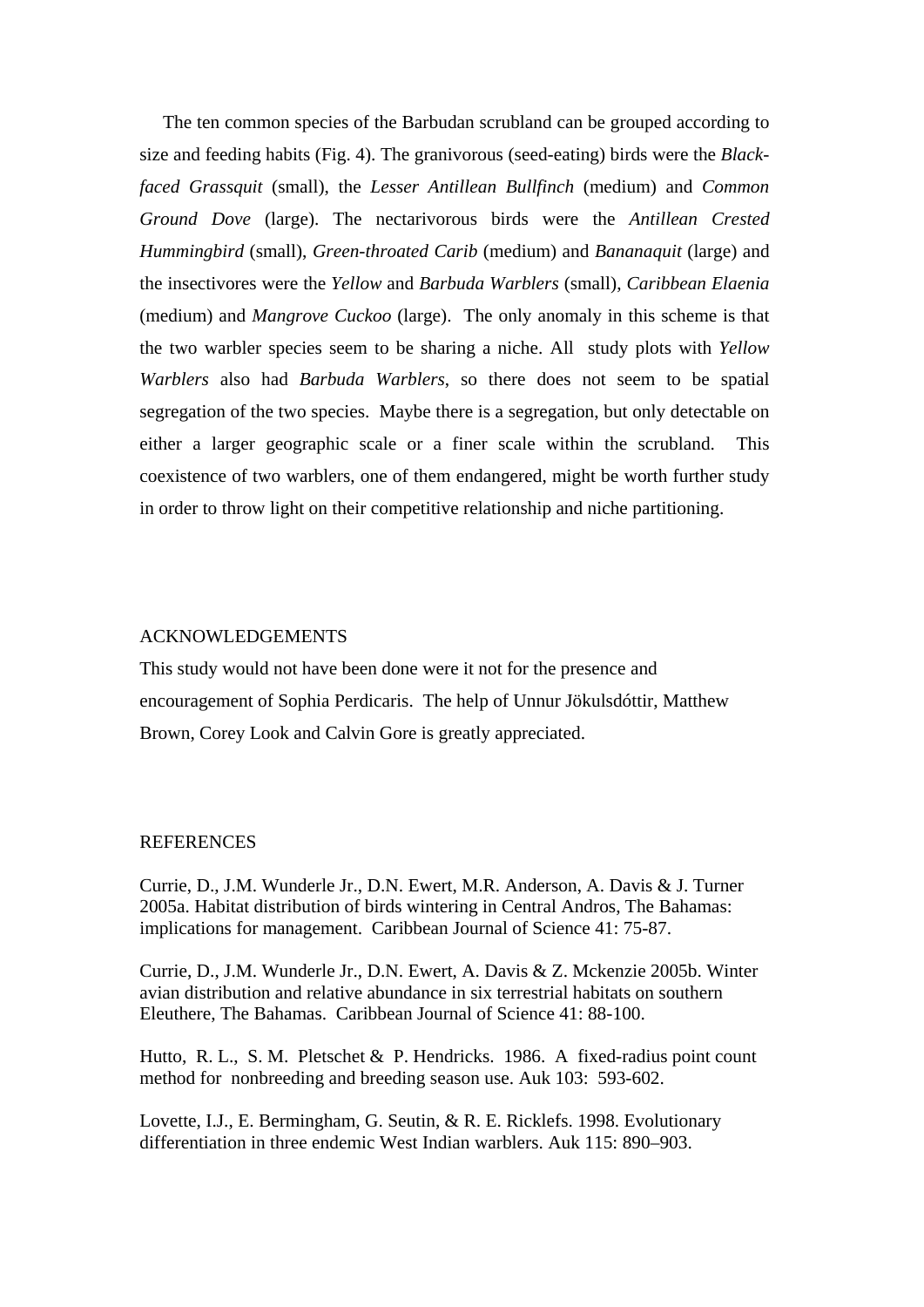Forty-second supplement to the American Ornithologists' Union check-list of North American birds. The Auk 117: 847–858, 2000.

Wunderle, J.M. Jr. 1994. Census Methods for Caribbean Land Birds. US Department of Agriculture. Southern Forest Experiment Station, New Orleans, General Technical Report SO-98.

## OTHER USEFUL BIBLIOGRAPHY

Baltz, M.E. 1993. Abundance of neotropical migrant songbirds on North Andros Islands, Bahamas. Florida Field Naturalist 21: 115-117.

Cox, G.W. & R.E. Ricklefs 1977. Species diversity and ecological release in Caribbean bird faunas. Oikos 28: 113-122.

Emlen, J.T. 1977. Land bird communities of Grand Bahama Island: the structure and dynamics of an avifauna. Ornithological Monographs 24: 1-129.

Latta, S.C., C.C. Rimmer & K.P. McFarland 2003. Winter bird communities in four habitats along an elevation gradient on Hispaniola. Condor 105: 179-197.

Lee, D.S. 1996a. Winter avifauna of the Abaco national park (part 1). Bahamas Journal of Science 6: 8-15.

Lee, D.S. 1996b. Winter avifauna of the Abaco national park (part 2). Bahamas Journal of Science 6: 29-34.

Sliwa, A, & T.W. Sherry 1992. Surveying wintering warbler populations in Jamaica: point counts with and without broadcast vocalizations. Condor 94: 924- 936.

Wunderle, J.M. Jr. & R.B. Waide 1993. The distribution of over-wintering nearctic migrants in The Bahamas and Greater Antilles. Condor 95: 904-933.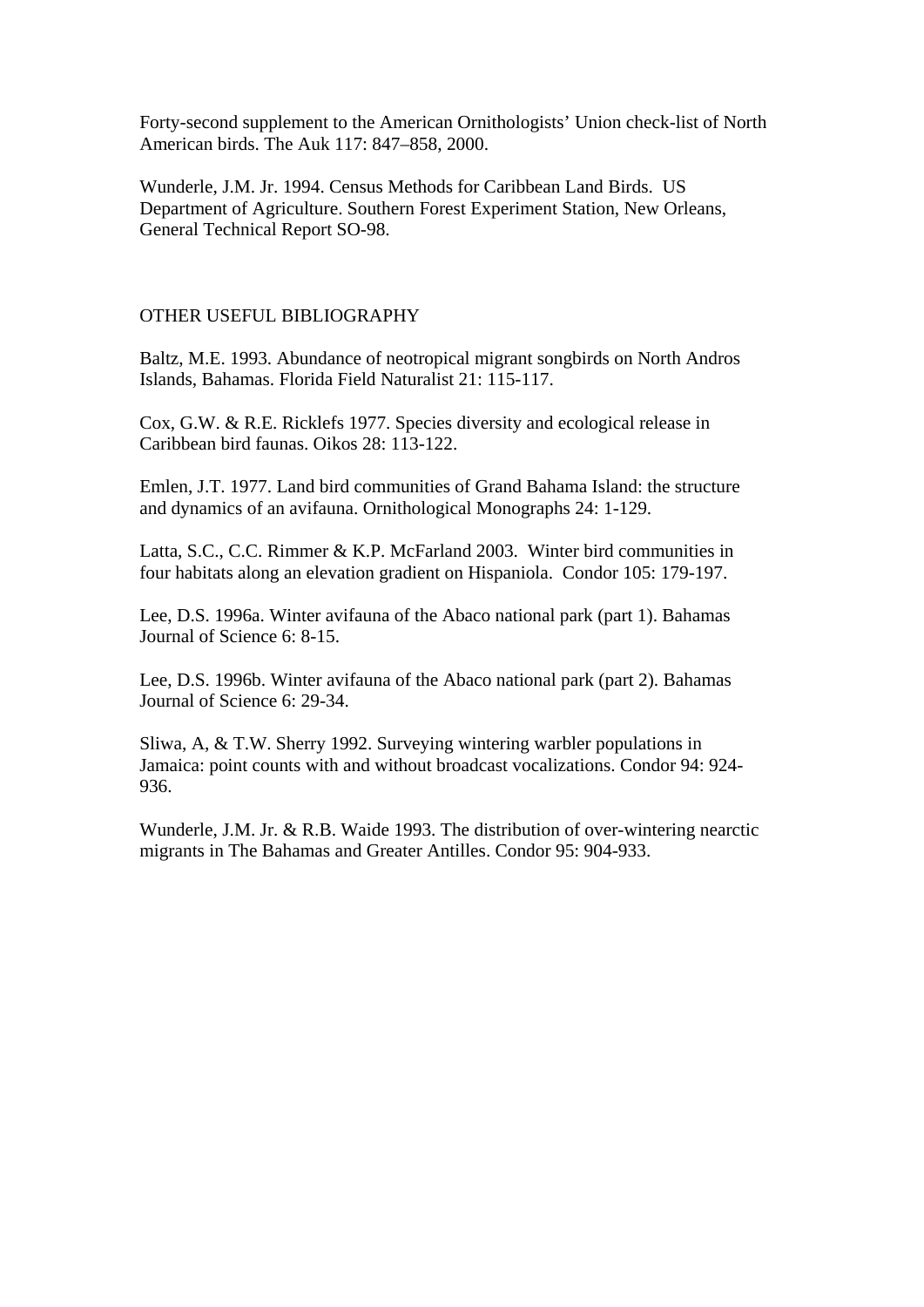|      |        |         | Mean       |
|------|--------|---------|------------|
| Site | East   | North   | visibility |
| 1    | 629479 | 1954259 | (m)        |
| 2    | 629399 | 1954286 |            |
| 3    | 629266 | 1954331 |            |
| 4    | 629792 | 1954400 |            |
| 5    | 629865 | 1954416 |            |
| 6    | 630006 | 1954581 |            |
| 7    | 629363 | 1954101 |            |
| 8    | 629109 | 1954056 | 9.1        |
| 9    | 629013 | 1954113 | 8.3        |
| 10   | 628835 | 1953997 | 12.5       |
| 11   | 628721 | 1953909 | 5.6        |
| 12   | 629455 | 1954519 | 8.5        |
| 13   | 629572 | 1954479 | 4.4        |
| 14   | 629493 | 1954568 | 4.6        |
| 15   | 629577 | 1954692 | 5.6        |
| 16   | 629517 | 1954788 | 6.6        |
| 17   | 629513 | 1954961 | 17.9       |
| 18   | 629739 | 1954618 | 9.5        |

| Table 1. Locations of bird observation sites. UTM (WGS84) coordinates in m. |  |  |  |  |  |  |
|-----------------------------------------------------------------------------|--|--|--|--|--|--|
|-----------------------------------------------------------------------------|--|--|--|--|--|--|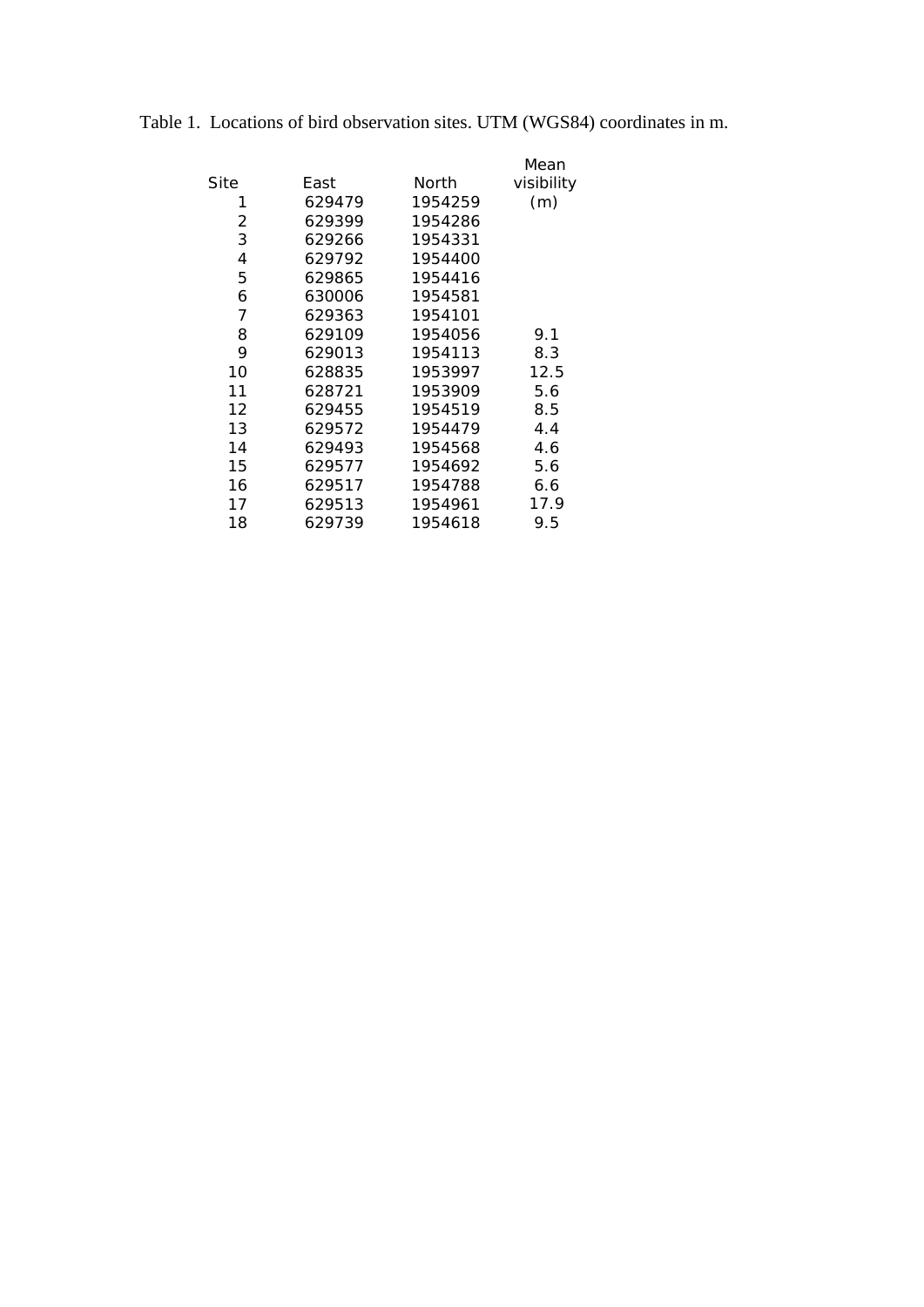|                               | Plot no. |                          | 2                        | 3                        | 4                        | 5                        | 6                        | 7                        | 8       | 9              | 10 <sup>°</sup>          | 11                       | 12                       | 13                       | 14                       | 15               | -16 | 17   | 18     |
|-------------------------------|----------|--------------------------|--------------------------|--------------------------|--------------------------|--------------------------|--------------------------|--------------------------|---------|----------------|--------------------------|--------------------------|--------------------------|--------------------------|--------------------------|------------------|-----|------|--------|
| <b>Species</b>                |          |                          |                          |                          |                          |                          |                          |                          |         |                |                          |                          |                          |                          |                          |                  |     |      |        |
| Elaenia martinica             |          |                          | $\overline{\phantom{0}}$ | 1s                       | 2h                       | 2s                       | 1s                       |                          | $1h$ 1h | 2h             | 2s3h                     | 2h                       | 2h                       | 3h                       | 2h                       | 1s               | 2s  |      |        |
| Caribbean Elaenia             |          |                          |                          |                          |                          |                          |                          |                          |         |                |                          |                          |                          |                          |                          |                  |     |      |        |
| Tiaris bicolor                |          | $-$                      | 2s                       | 2s                       | $\overline{\phantom{a}}$ | $-$                      | 1s                       | $\overline{\phantom{a}}$ |         | 2s             | 3s                       |                          |                          |                          |                          |                  |     |      |        |
| <b>Black-faced Grassquit</b>  |          |                          |                          |                          |                          |                          |                          |                          |         |                |                          |                          |                          |                          |                          |                  |     |      |        |
| Coeroba flaveola              |          | 2s                       | 2s                       | 1s                       | 2s                       | $3s$ $3s$                |                          | $\overline{\phantom{a}}$ |         | 3s             | 2s                       | $\blacksquare$           |                          |                          |                          | 1h 1h 1s 1s1h 1h |     | 2s1h | $^{+}$ |
| Bananaquit                    |          |                          |                          |                          |                          |                          |                          |                          |         |                |                          |                          |                          |                          |                          |                  |     |      |        |
| Orthorhynchus cristatus       |          | $\overline{\phantom{a}}$ | 1s                       | 1s                       | 1s                       | 2s                       | $\overline{\phantom{a}}$ | 1s                       | 1s      | 4s             | 2s                       | $\blacksquare$           | 2s                       | 1s                       | $\overline{\phantom{a}}$ | 4s               |     | 1s   | 1s     |
| Antillean Crested Hummingbird |          |                          |                          |                          |                          |                          |                          |                          |         |                |                          |                          |                          |                          |                          |                  |     |      |        |
| Eulampis holosericeus         |          | 1s                       | 2s                       | $\overline{\phantom{a}}$ | 3s                       |                          |                          |                          |         |                |                          |                          |                          |                          |                          |                  |     |      |        |
| Green-throated Carib          |          |                          |                          |                          |                          |                          |                          |                          |         |                |                          |                          |                          |                          |                          |                  |     |      |        |
| Trochilidae                   |          | $ \,$                    | 2s                       | 2s                       | 1s                       | 1s                       | 2s                       | $\sim$                   | 3s      | 1s             | $\sim$                   | $\overline{\phantom{0}}$ | 1s                       | 1s                       | 2s                       | $\blacksquare$   | 2s  |      |        |
| Unid. hummingbird             |          |                          |                          |                          |                          |                          |                          |                          |         |                |                          |                          |                          |                          |                          |                  |     |      |        |
| Columbina passerina           |          | $+$                      | 2s                       | 2s                       | 6s                       | 2s                       | $\overline{\phantom{a}}$ |                          |         |                | $\overline{\phantom{a}}$ | $\blacksquare$           | 3s                       | 2s                       |                          |                  |     |      |        |
| <b>Common Ground Dove</b>     |          |                          |                          |                          |                          |                          |                          |                          |         |                |                          |                          |                          |                          |                          |                  |     |      |        |
| Coccyzus minor                |          |                          |                          |                          |                          | $\overline{\phantom{a}}$ | 1s                       | $+$                      |         |                |                          |                          |                          | $\sim$                   | 1s                       | 1s1h             |     |      |        |
| Mangrove Cuckoo               |          |                          |                          |                          |                          |                          |                          |                          |         |                |                          |                          |                          |                          |                          |                  |     |      |        |
| Myiarchus oberi               |          |                          |                          |                          |                          |                          |                          |                          |         |                | 1s                       |                          |                          |                          |                          |                  |     |      |        |
| Lesser Antillean Flycatcher   |          |                          |                          |                          |                          |                          |                          |                          |         |                |                          |                          |                          |                          |                          |                  |     |      |        |
| Dendroica petechia            |          | 2s                       | $\blacksquare$           | 1s                       | $\blacksquare$           | $\sim$                   | 1s                       | 1s                       |         | $\blacksquare$ | 1s                       |                          |                          |                          |                          |                  |     |      |        |
| Yellow Warbler                |          |                          |                          |                          |                          |                          |                          |                          |         |                |                          |                          |                          |                          |                          |                  |     |      |        |
| Dendroica subita              |          | 1s                       | 1h                       | 1s                       |                          | $-1s$                    | 1s                       | 3s1h                     |         | $2s$ 1s        | 1s                       | 4s                       | $\overline{\phantom{a}}$ | $\overline{\phantom{a}}$ | 2s                       | 1s               | 1s  |      |        |
| Barbuda Warbler               |          |                          |                          |                          |                          |                          |                          |                          |         |                |                          |                          |                          |                          |                          |                  |     |      |        |
| Loxigilla noctis              |          | 1s                       | $\blacksquare$           | 1s                       | 2s                       | 1s                       |                          | 1s                       | 1s      | 3s             | 2s                       | 2s                       | 2s                       | 2s                       | 1s                       |                  |     | 1s   |        |
| Lesser Antillean Bullfinch    |          |                          |                          |                          |                          |                          |                          |                          |         |                |                          |                          |                          |                          |                          |                  |     |      |        |

Table 2. Numbers of registered birds in study plots 1-18. S=seen, h=heard, +=registered outside the 25 m limit.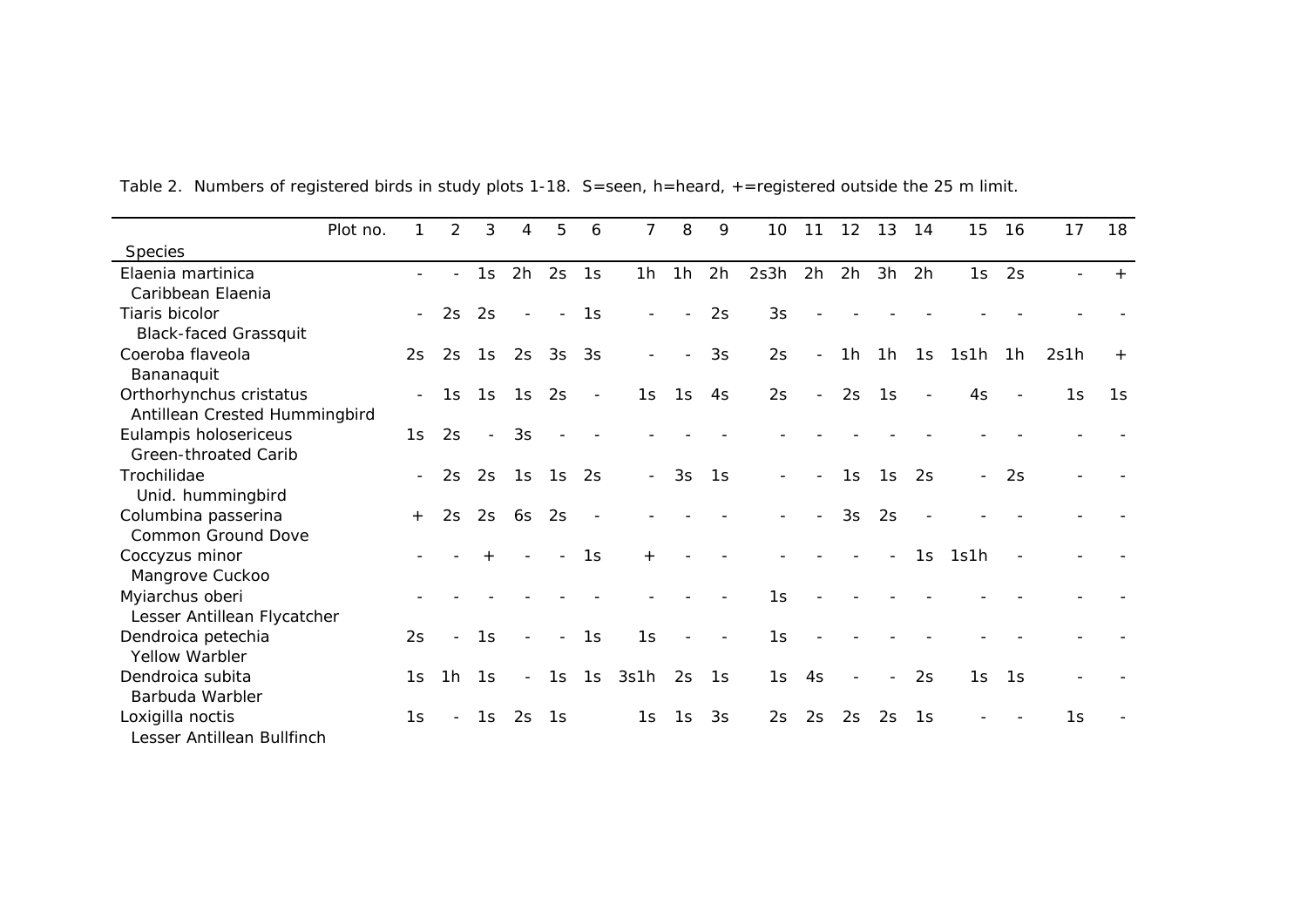| Table 2 continued.                   |                          |  |  |  |  |  |  |  |  |  |
|--------------------------------------|--------------------------|--|--|--|--|--|--|--|--|--|
| Falco peregrinus<br>Peregrine Falcon |                          |  |  |  |  |  |  |  |  |  |
| Falco sparverius<br>American Kestrel | $\overline{\phantom{0}}$ |  |  |  |  |  |  |  |  |  |
| Zenaida aurita<br>Zenaida Dove       |                          |  |  |  |  |  |  |  |  |  |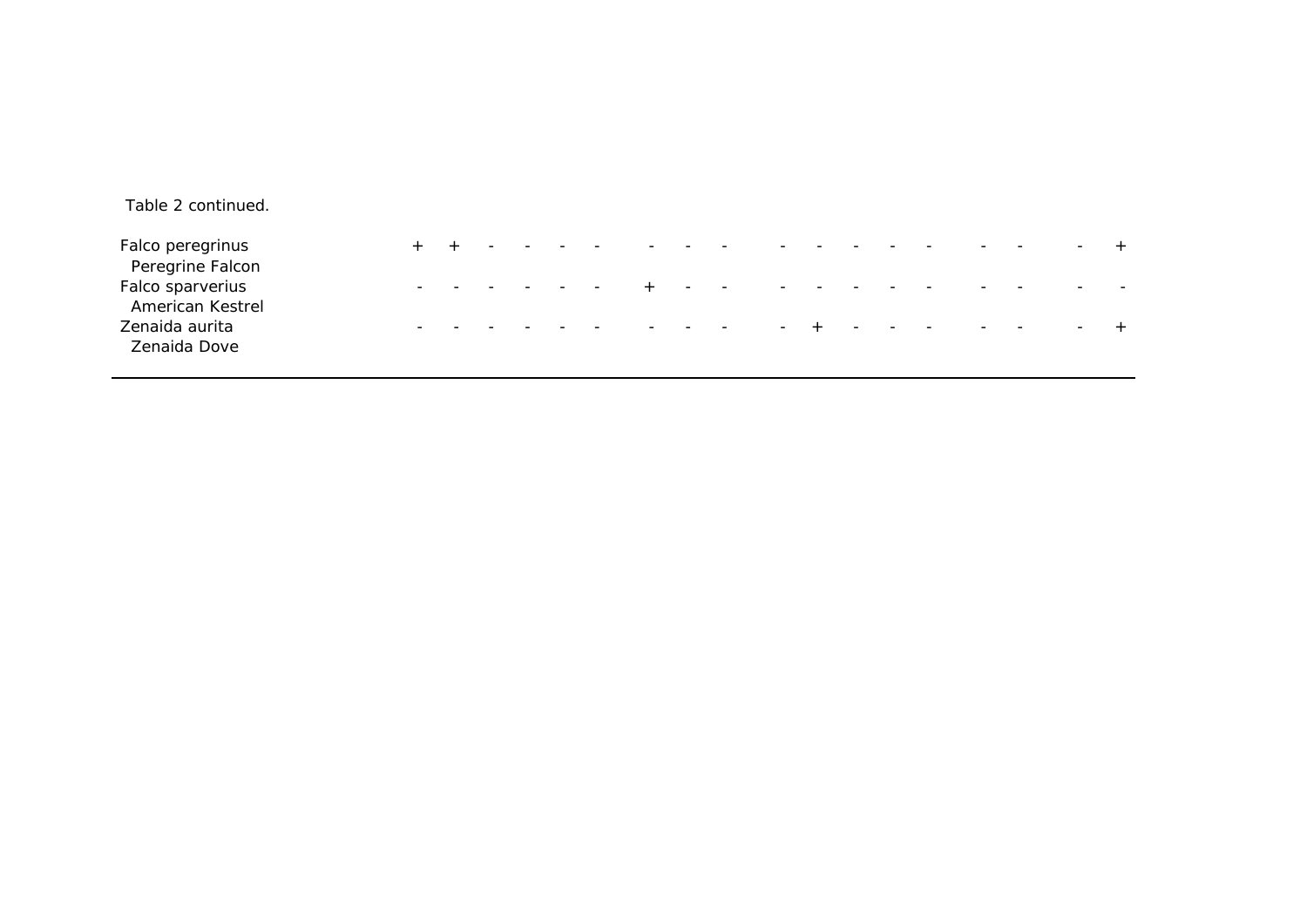Table 3. Summary statistics of registered birds in the Barbuda scrubland.

|                                                          | Total           | Mean | Frequency |
|----------------------------------------------------------|-----------------|------|-----------|
| Elaenia martinica<br>Caribbean Elaenia                   | 9s18h           | 1.5  | 0.78      |
| Tiaris bicolor<br><b>Black-faced Grassquit</b>           | 10 <sub>S</sub> | 0.6  | 0.28      |
| Coeroba flaveola<br>Bananaquit                           | 22s5h           | 1.5  | 0.78      |
| Orthorhynchus cristatus<br>Antillean Crested Hummingbird | 22s             | 1.2  | 0.72      |
| Eulampis holosericeus<br>Green-throated Carib            | 6s              | 0.3  | 0.17      |
| Trochilinae<br>unidentified hummingbird                  | 18 <sub>S</sub> | 1.0  | 0.61      |
| Columbina passerina<br><b>Common Ground Dove</b>         | 17s             | 0.9  | 0.33      |
| Coccyzus minor<br>Mangrove Cuckoo                        | 3s1h            | 0.2  | 0.17      |
| Myiarchus oberi<br>Lesser Antillean Flycatcher           | 1s              | 0.1  | 0.06      |
| Dendroica petechia<br><b>Yellow Warbler</b>              | 6s              | 0.3  | 0.28      |
| Dendroica subita<br>Barbuda Warbler                      | 20s2h           | 1.2  | 0.44      |
| Loxigilla noctis<br>Lesser Antillean Bullfinch           | 21s             | 1.2  | 0.78      |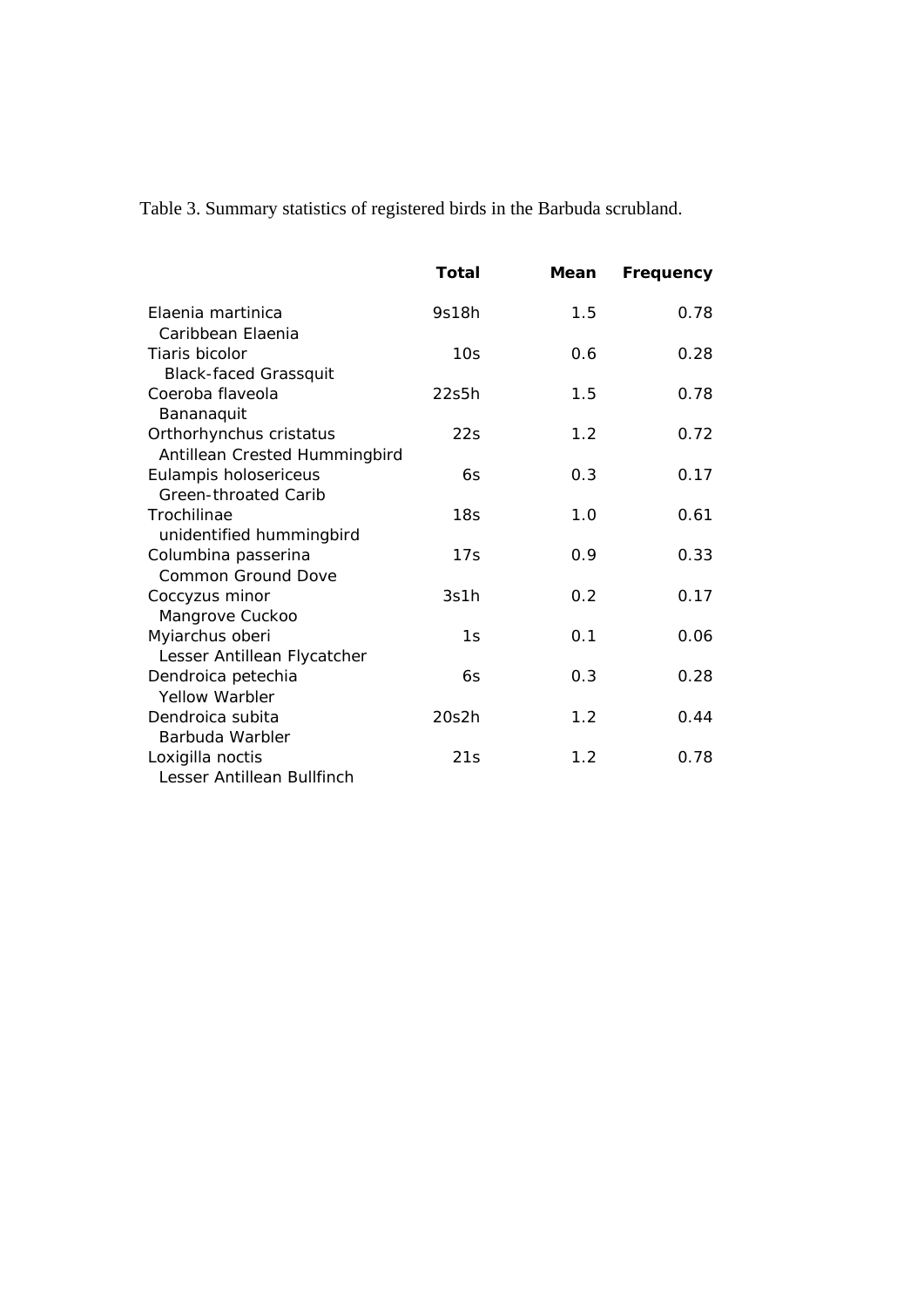

*Figure 1. Map of Barbuda with location of the bird study area.*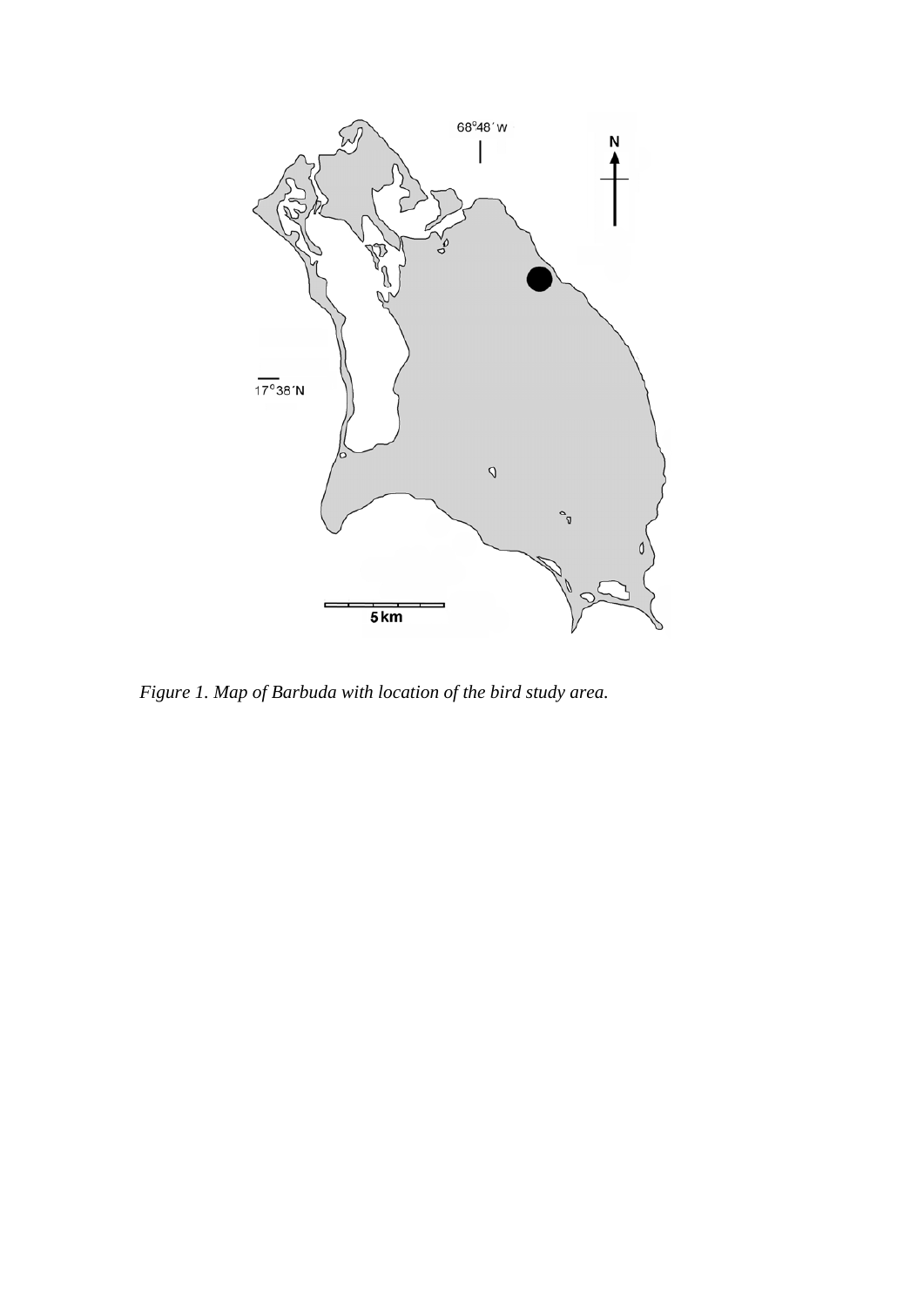

*Figure 2. Locations of bird observation sites at Indian Town Trail. See Table 1 for exact positions.*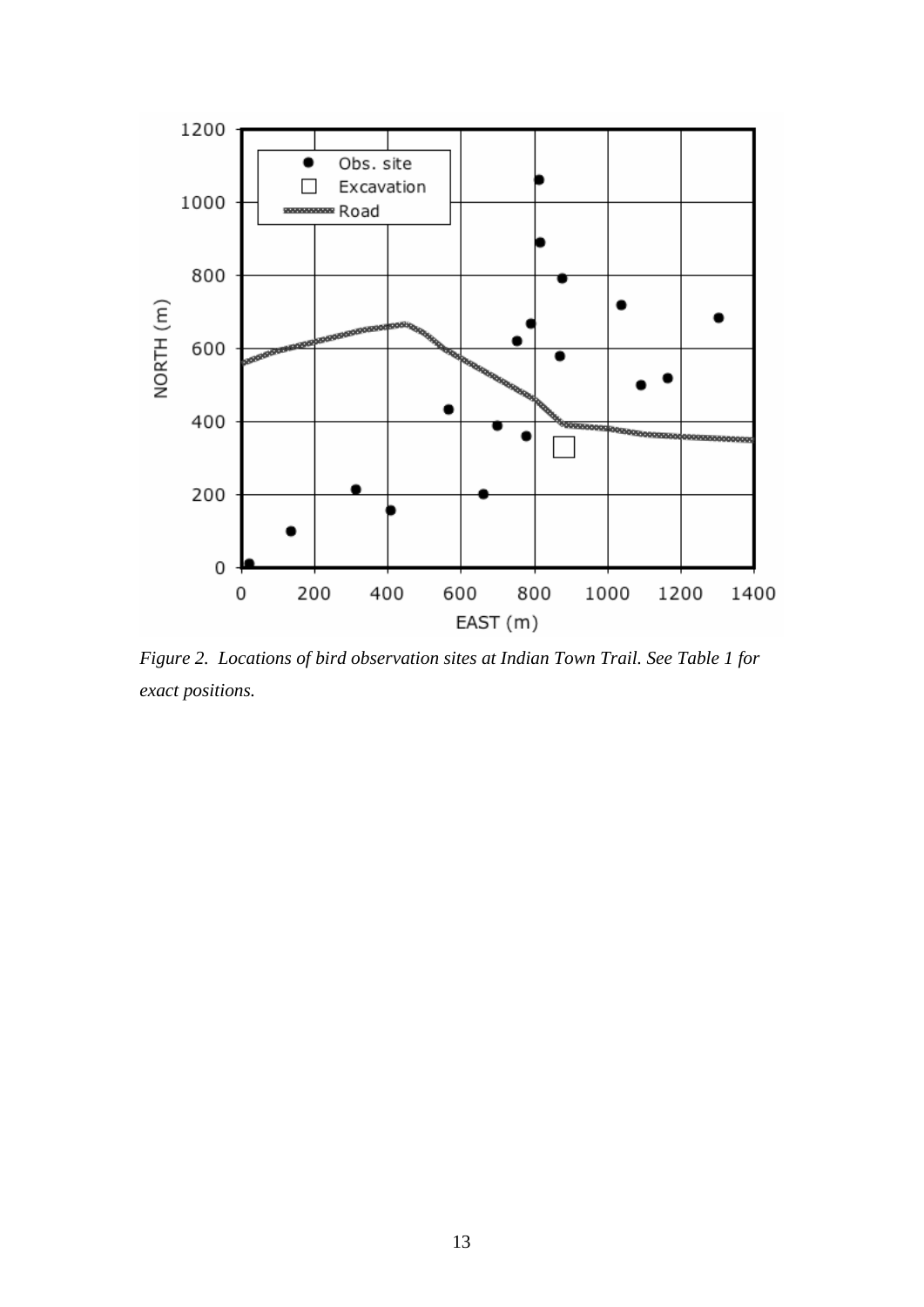

Figure 3. Scrubland birds of Barbuda. 1. Black-faced Grassquit, 2. Caribbean Elaenia, 3. Lesser Antillean Bullfinch, 4. Bananaquit, 5 Antillean Crested Hummingbird, 6. Common Ground Dove.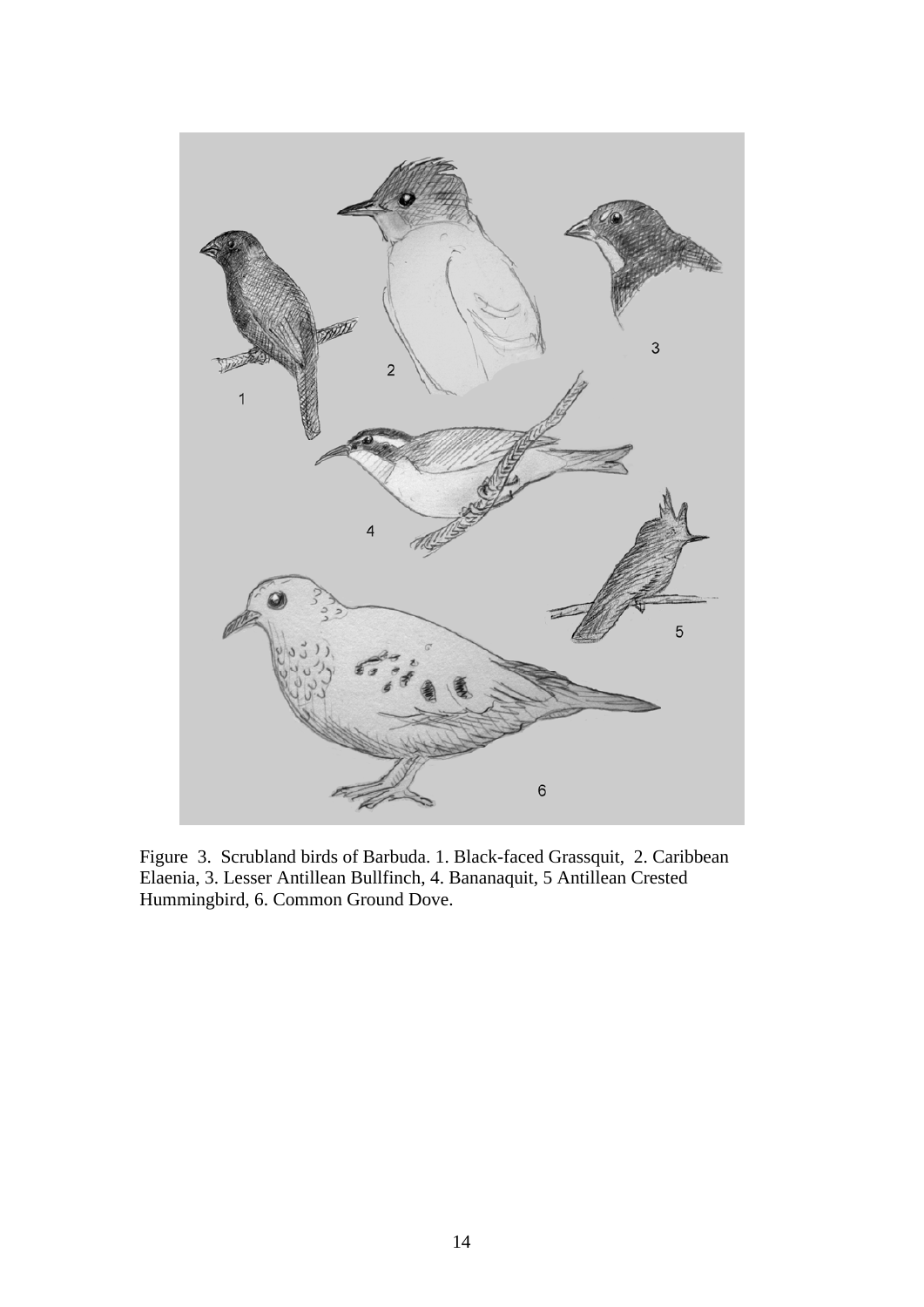

Figure 3, *continued*. Scrubland birds of Barbuda. 1. Yellow Warbler, 2. Mangrove Cuckoo, 3. Green-throated Carib, 4. Barbuda Warbler. Relative body sizes approximate.